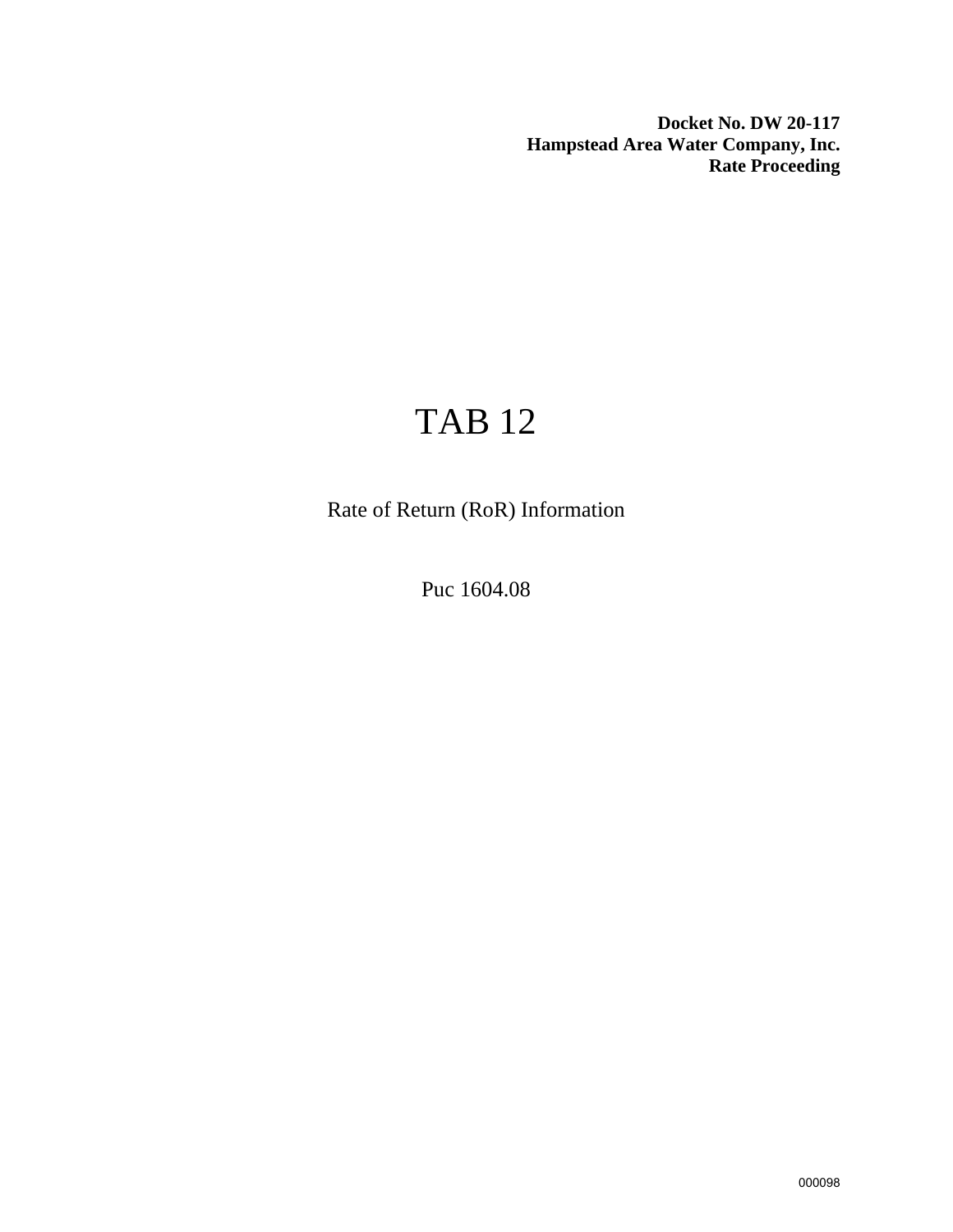## **Hampstead Area Water Company Company Company Schedule 4**

# **Page 1 of 2**

### **Rate of Return Information**

|                               | Actual    |           | Proforma  |           |           |           |
|-------------------------------|-----------|-----------|-----------|-----------|-----------|-----------|
|                               | Component | Component | Wght Avg  | Component | Component | Wght Avg  |
| <b>Overall Rate of Return</b> | Ratio     | Cost Rate | Cost Rate | Ratio     | Cost Rate | Cost Rate |
| <b>Equity Capital</b>         | 40.94%    | 9.95%     | 4.07%     | 34.62%    | 10.44%    | 3.61%     |
| Long Term Debt                | 59.06%    | 2.88%     | 1.70%     | 65.38%    | 2.98%     | 1.95%     |
| <b>Total Capital</b>          | 100.00%   |           | 5.78%     | 100.00%   |           | 5.56%     |

|                          | 2019 Actual     | 2019 Actual |                 | 2019 Proforma 2019 Proforma |
|--------------------------|-----------------|-------------|-----------------|-----------------------------|
| <b>Capital Structure</b> | Amounts         | Ratios      | Amounts         | Ratios                      |
| <b>Common Stock</b>      | \$<br>16,767    | 0.22%       | \$<br>16,767    | 0.17%                       |
| Other Paid in Capital    | 4,054,354       | 53.16%      | 4,354,354       | 44.05%                      |
| <b>Retained Earnings</b> | (949.024)       | $-12.44%$   | (949, 024)      | $-9.60%$                    |
| <b>Total Equity</b>      | 3,122,097<br>\$ | 40.94%      | 3,422,097<br>\$ | 34.62%                      |
| Long Term Debt           | \$4,504,424     | 59.06%      | \$6,463,358     | 65.38%                      |
| <b>Total Capital</b>     | 7,626,521<br>\$ | 100.00%     | \$<br>9,885,455 | 100.00%                     |

|                                   | 2019            | 2018         | 2017            |
|-----------------------------------|-----------------|--------------|-----------------|
| Capital Structure for 2019 - 2017 | Amounts         | Amounts      | Amounts         |
| <b>Common Stock</b>               | \$<br>16,767    | \$<br>16,767 | \$<br>16,767    |
| Other Paid in Capital             | 4,054,354       | 3,554,354    | 3,154,354       |
| <b>Retained Earnings</b>          | (949, 024)      | (897,056)    | (759, 974)      |
| <b>Total Equity</b>               | 3,122,097<br>\$ | \$2,674,065  | 2,411,147<br>\$ |
| Long Term Debt                    | \$4,504,424     | \$3,658,170  | \$<br>3,893,007 |
| <b>Total Capital</b>              | 7,626,521<br>\$ | \$6,332,235  | \$<br>6,304,154 |